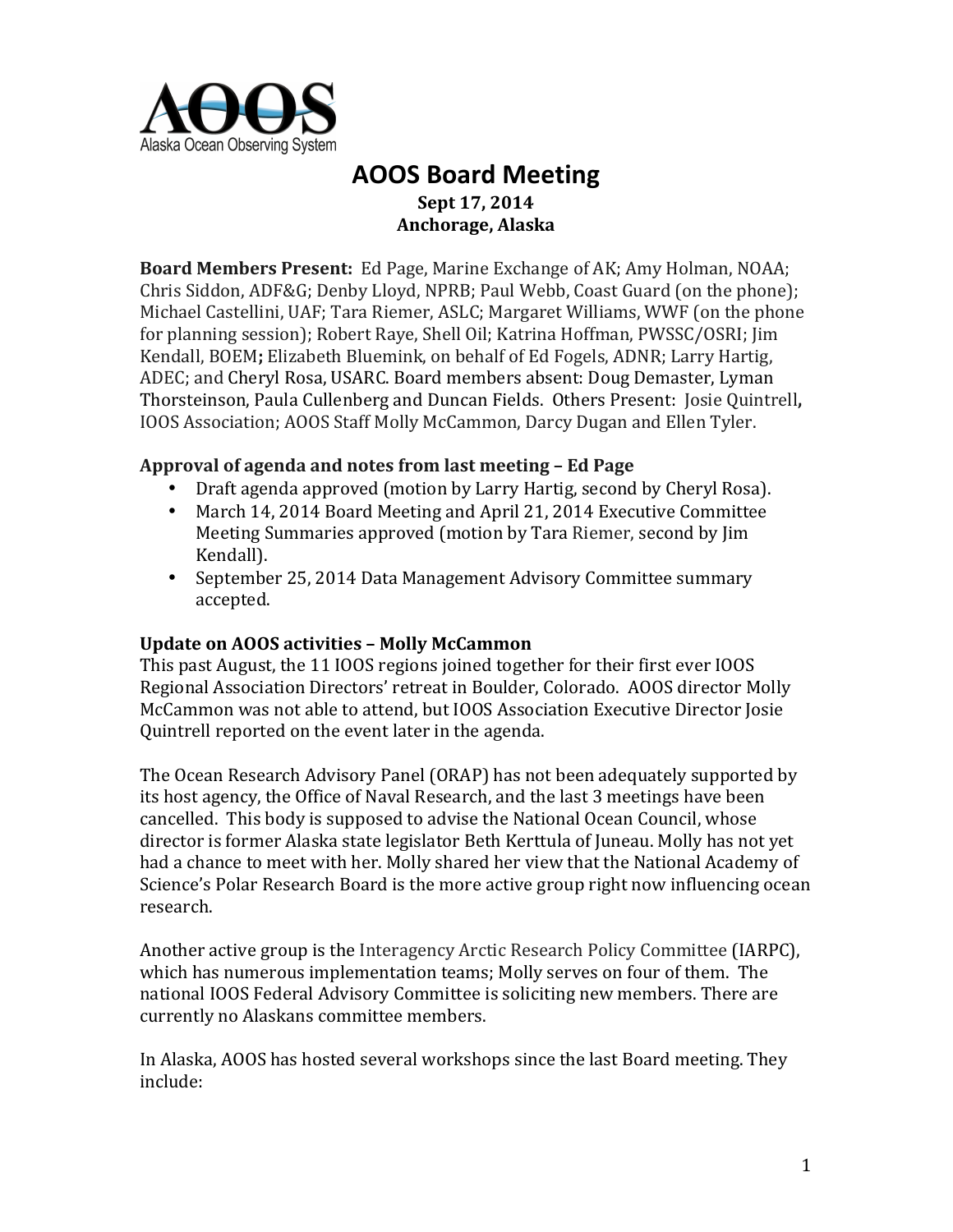- A 2-day workshop held in April on community based monitoring, bringing over 100 practitioners, funders and interested resource managers together across the state. Over 50 of the participants received some kind of travel stipend through COSEE Alaska, and a handbook of best practices is forthcoming.
- STAMP project final stakeholder workshop in April. The Arctic Portal, which the project helped develop, will live within the AOOS' Ocean Data Explorer. Last year Darcy Dugan, Ellen Tyler and Molly gave around 40 presentations on the portal.
- A workshop on Ecological Forecasting, convening both Alaskans and some NOAA employees in DC working to develop a National Roadmap. This was held in Anchorage in September. See aoos.org/workshops-and-reports for more.
- A workshop in Unalaska for the Aleutian and Bering Climate Vulnerability Assessment (more info in "observing roundtable").
- The first stakeholder workshop held in Nome in October (more info in 5year grant planning section).

The EVOS GulfWatch Alaska program will hold their Principal Investigator meeting in Anchorage in November. This group works closely with the North Pacific Research Board's Gulf of Alaska Integrated Ecosystem Research Program, has received additional funding from BOEM and is working with AOOS on a Gulf of Alaska ecosystem work session to be held in November.

Molly has been involved with the Northwest Arctic Borough's (NWAB) new Science Program. The borough's priority is completing its subsistence mapping project. Molly advocated for two projects in this current year of funding: Seth Danielson (University of Alaska Fairbanks) to deploy drifters in Kotzebue Sound and an AOOS/Axiom project scoping the development of an iPhone app. This year funding was determined through an internal process, but next year they are hoping to conduct a formal RFP. The group is still soliciting a Science Director position based in Kotzebue.

Since the March Board Meeting, board members Mike Castellini and Jim Kendall met with Molly to brainstorm about possible new board members representing tribal interests. They identified the Indigenous People's Council for Marine Mammals as a good organization to have on the AOOS Board. Molly has spoken with their director Mike Miller (who also serves on the North Pacific Research Board) and he is supportive. Molly will address their board meeting in December. We are sill looking for a Local Traditional Knowledge (LTK) expert to join the AOOS Data Management Advisory Committee.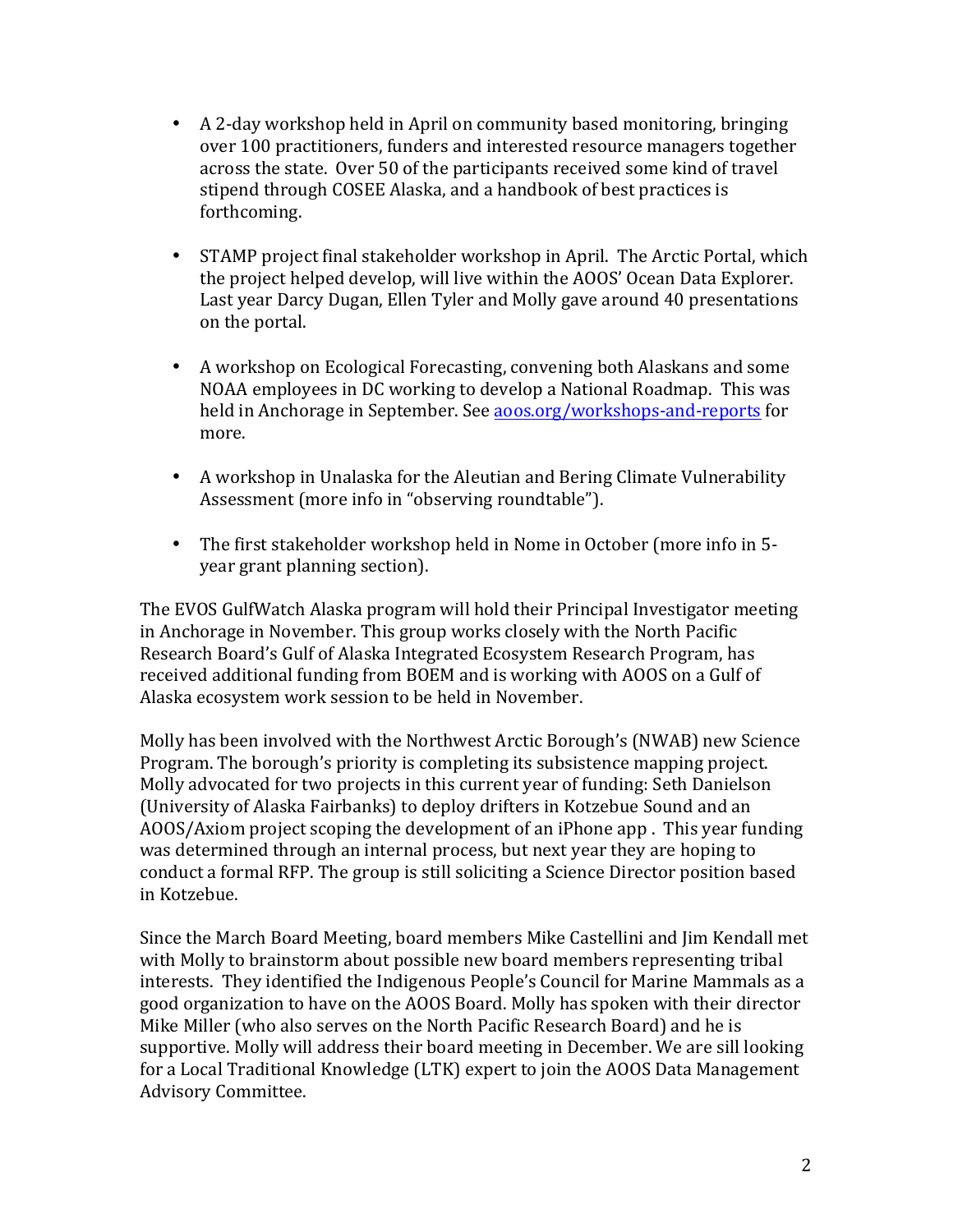Molly has also discussed with Board Member Mike Castellini how best to follow up on the discussions begun in March with the University of Alaska. The recommendation is to reach out to all three major campuses separately: Fairbanks, Anchorage and Juneau, to build relations. We have engaged with the new UAA Department of Homeland Security (DHS) Center Of Excellence (COE) and see potential to partner on some of their data management and communications issues, possibly even building a satellite AOOS data shop on the UAA campus. Molly will also pursue discussions with UAS.

The "Out of the world" supergroup, tasked with looking at additional opportunities to grow and sustain AOOS, has yet to meet.

AOOS continues to regularly share notes and resources with the Alaska Department of Fish and Game and the Arctic ERMA (Emergency Response Management Application) team to leverage efforts.

Recently funded proposals include: two IOOS marine sensor technology program projects (freeze-up detection and ocean acidification); two as partners to NPRB's long-term monitoring program (Seward Line & Chukchi sentinel mooring); Kenai Peninsula Fish Habitat (CIRT tool enhancements); and participation by the AOOS data team in the Arctic Marine Biodiversity Network, MARES, and Arctic Eis

Molly's presentation lists several recent observing system highlights and accomplishments. Her ppt is available on the AOOS website page: http://www.aoos.org/aoos-governance.

On December 2-3 AOOS will co-host a workshop to bring concerned and/or interested individuals together to hear the latest Ocean Acidification research results, policy implications, community perspectives, and potential impacts along Alaska's coast and oceans. More information can be found at: http://www.aoos.org/ocean-acidification. It is hoped that this workshop will launch statewide action, possibly including a legislative initiative now under development. 

#### **Update on national IOOS activities - Josie Quintrell**

Josie is executive director of the national IOOS Association and joined the Board in person for a special presentation about the IOOS Association and the 10 other Regional Associations throughout the Nation. Her ppt is available at http://www.aoos.org/aoos-governance.

The IOOS Association represents the regions and the national IOOS office to legislative, agency and interagency offices primarily in Washington, DC and also throughout the country. Her job is to show how issues - like Ocean Acidification manifest similarly and differently across geographies. She partners with many groups including environmental and industry groups. She also works with the IOOS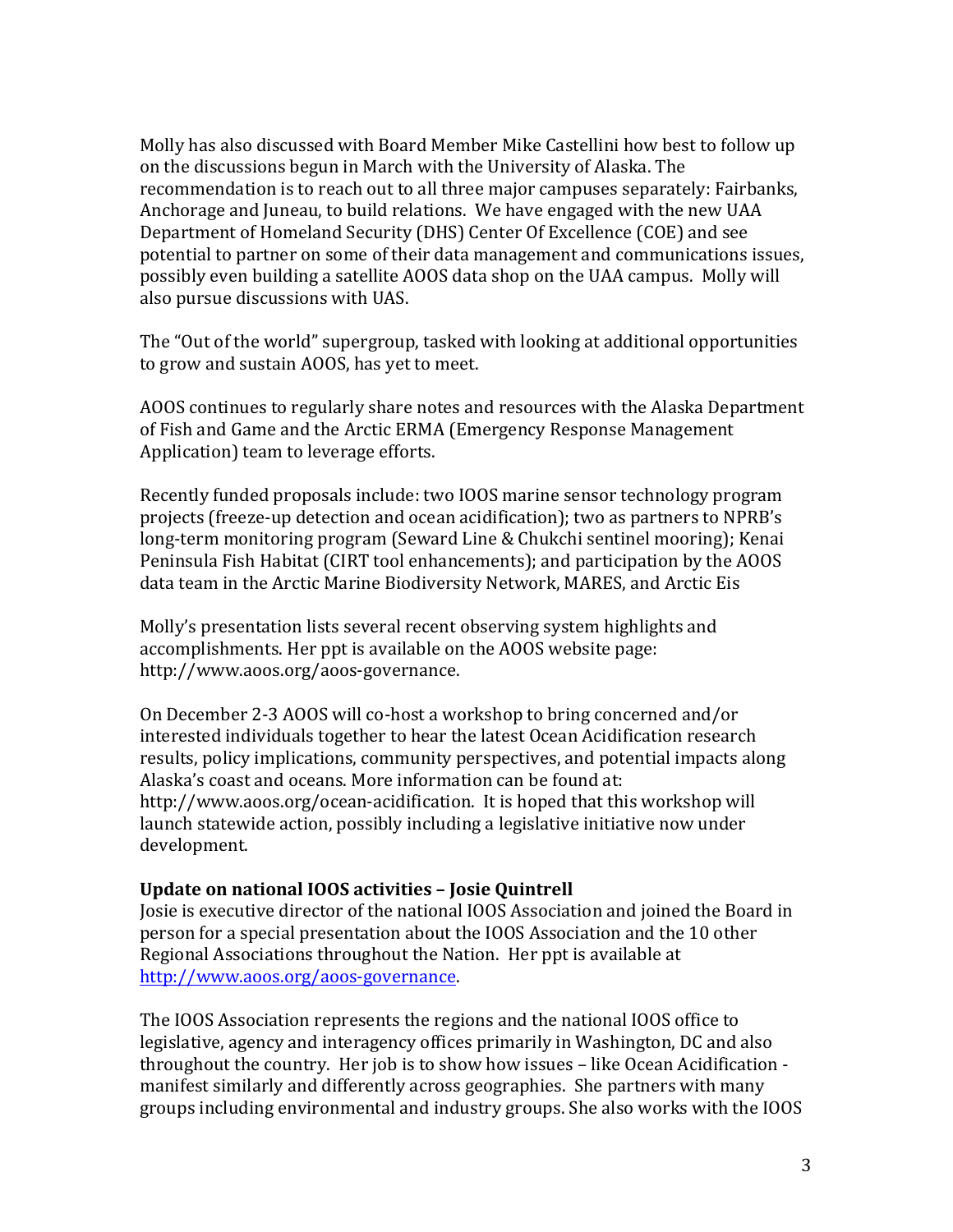Federal Advisory Committee and on the reauthorization of the ICOOS (Integrated Coastal Ocean Observing System) Act, the federal legislation that established the program. That bill expired last year and Don Young introduced the reauthorization in the House of Representatives. Unfortunately, while the IOOS Association would like to increase the base by \$5 Million, the legislation put forward by Young would cap the program at the 5-year average appropriation.

At the directors retreat in Boulder, the conversation focused on similarities and differences across the RAs, especially in organizational structure and efforts to achieve more funding and funding stability. While sustained funding of the type required for observing systems is the role of government, non-profit foundations have a role supporting and testing new technologies and methods. One idea for securing long-term funding outside of government is to accept environmental offsets for development, such as port development. Over the next year, most RAs are pursuing certification by the national office. The Pacific Islands regional association is submitting a draft certification package. Most of the regions will be looking to that effort before submitting their own.

Highlights from the regions:

- CaRA (Caribbean) had no assets to begin with, and now have several high frequency radars, buoys and forecasts.
- CeNCOOS (Central and Northern California) has a new data system led by Axiom and a transition in leadership. They are also developing some HAB forecasts.
- GCOOS (Gulf of Mexico) has been heavily involved in the Restore Act. They are working on their build out plan now, and they are also transitioning their leadership.
- MARACOOS (Mid-Atlantic) focuses on HFR and surface currents tracking the impact of hurricanes, and was recently involved in a Gliderpalooza to demonstrate how "if there's a storm, we can respond quickly."
- NANOOS (Pacific Northwest) continues to enjoy returns/support from the \$10K initial IOOS investment to figure out what was causing the oyster die off. The resulting ocean acidification program has greatly benefitted shellfish growers. They are also doing significant work on HAB monitoring.
- NERACOOS (Northeast Atlantic) got money from EPA for new nutrient sensor buoy.
- PacIOOS (Pacific Islands) is also having a transition in leadership. They have lots of developments recently with animal tracking and wave observations for surfers.
- SCCOOS (Southern California) has developed an inshore prediction of El Niño.
- SECOORA (Southeast) has partnered with the Southeast Governors' Alliance on a data portal. They have done a great job of capturing the ways in which we/IOOS make a difference and who is using their services.
- GLOS (Great Lakes) is also experiencing a transition in leadership.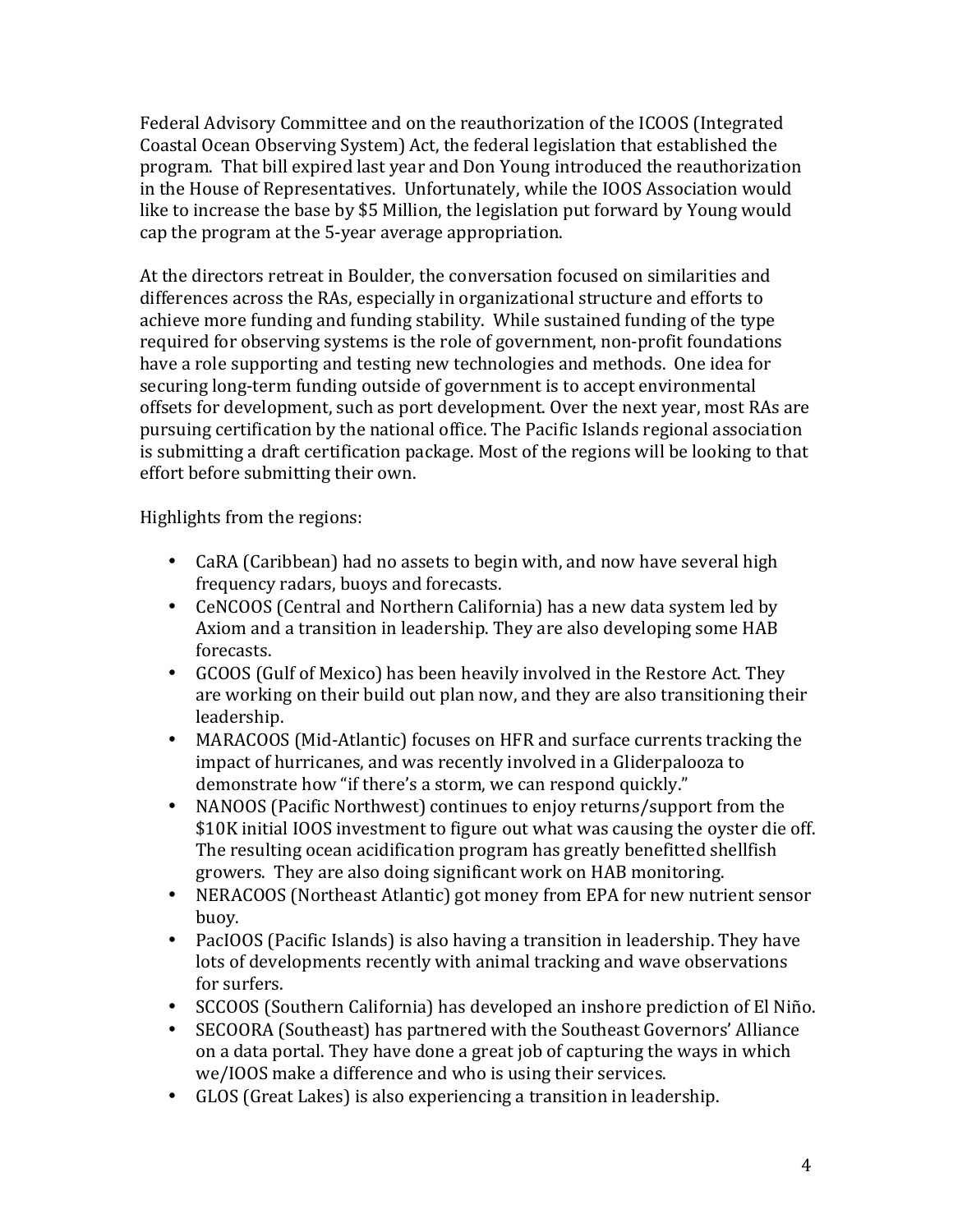• AOOS (Alaska) has 4 regions including the US-Arctic and she sometimes demonstrates the AOOS Ocean Data Explorer

# **10th Anniversary & Outreach Update - Darcy Dugan**

Website traffic since last October has included: nearly 20,000 users, 41,500 sessions (2.5 page views per session) and 25 submissions of feedback on the data tools. We have also been active on Facebook, posting three or more times a week. This has been a shared staff responsibility.

The  $10<sup>th</sup>$  anniversary homepage corner has been updated weekly and we received 32 entries to our short film contest. Come to the AOOS  $10<sup>th</sup>$  Anniversary event November 19 at the Anchorage Museum to see the winning films. Winners are listed in Darcy's ppt posted at http://www.aoos.org/aoos-governance.

# **Business issues** – **Molly McCammon**

- 1) AOOS Board member: tribal Molly spoke with Mike Miller about his organization – the Indigenous People's Council on Marine Mammals joining the AOOS Board as a representative of tribal interests. Mike has a resolution drafted to his board for their next meeting in early December. Molly will be giving a presentation on AOOS at that meeting. If IPCOMM agrees, the Executive Committee could approve their membership.
- 2) AOOS DMAC Committee members The Board suggested that AOOS solicit participation from one of the other RA data managers.
- 3. AOOS Officer elections The Nominating Committee (consisting of Katrina Hoffman, Doug Demaster and Tara Riemer) met and developed a recommended slate of candidates. Tara shared that the committee wanted to ensure that the Executive Committee represented the makeup of the board in terms of federal agencies, state agencies, research entities, and private sector/non-profits. The Committee recommended that both Ed Page and Ed Fogels continue to serve in their current capacity for an additional 2 years and Cheryl Rosa and Jim Kendall join as Secretary and Treasurer, respectively. The Board approved the slate of candidates (motion by Denby Lloyd, second by Tara Riemer).

Mike Castellini shared that after 26 years at University of Alaska Fairbanks School of Fisheries and Ocean Sciences (SFOS), he will be leaving his position as dean to serve in a wider University level position. He will be working with the Provost's office on graduate school programs, with one of the Vice Chancellors on enhancing the University's Arctic presence and with Marketing and Communications on enhancing the public presence of science and research. This move will take place on January 1, 2015 and he asked if this move will impact his role on the AOOS Board. Since his appointment on the Board is as a representative of the University of Alaska, it is likely that he will stay. Molly will contact the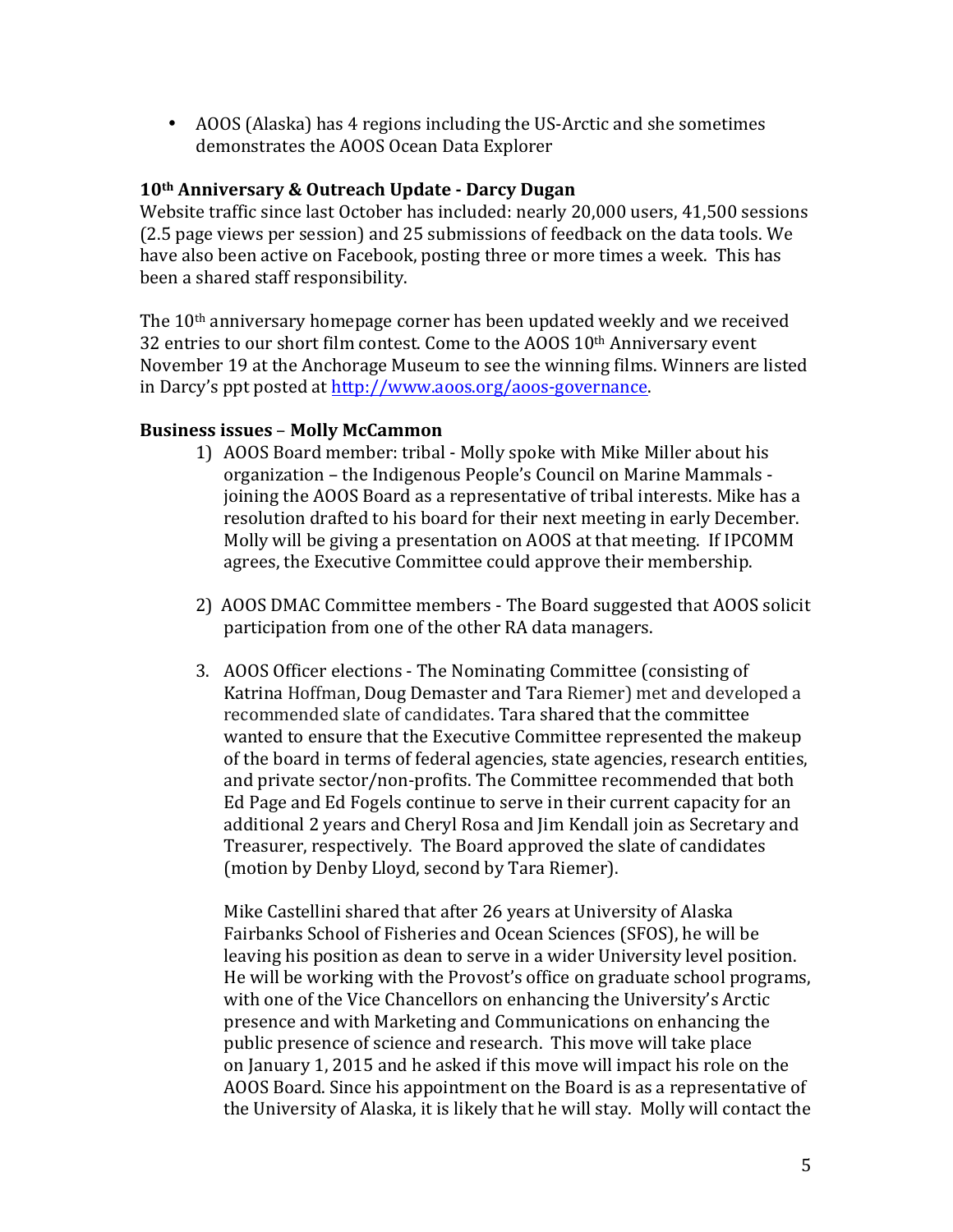UA president and UAF chancellor to solicit their advice on the university representative to the board.

4) Acceptance of new grant awards – AOOS policy permits staff to submit proposals without board approval. However, the board must vote to accept funding if a proposal is successful. Three funding grants were approved by the Board:

- \$70k from BOEM to NOAA AFSC to AOOS for Arctic integrated ecosystem (motion by Amy Holman, second by Jim Kendall); - \$24,750 from Kenai Peninsula Fish Habitat Partnership for CIRT tool enhancements (motion by Castellini, second by Cheryl Rosa); and

- \$10k from National Weather Service to AOOS for ADNR to develop a color-indexed elevation maps for coastal communities (motion by Larry Hartig, second by Denby Lloyd).

5) Job description for new position - The Board reviewed the draft job description for a new deputy director (or chief of operations) position and made several suggested changes. The new position was approved in March and funded in this year's work plan. A revised position description will be circulated to the board and reviewed by the Alaska SeaLife Center's personnel director.

**AOOS** data management contract – The Board met in Executive Session to discuss issues relating to the current data management services contract with Axiom Consulting and Design (five year grant which expires August 31, 2015) since it was a confidential financial matter. Following the executive session, the AOOS Board met in public session. The board approved a motion to extend the current data management contract with Axiom for 3 additional years (from September 1, 2015) until Aug 31, 2018) subject to the same parameters as the original language, which included annual review and approval by the board (motion by Denby Lloyd, second by Mike Castellini). Although not part of the official motion, the board's intent is that the contract be re-competed after three years, knowing that the current board cannot mandate future board action. Board discussion also reflected that the renewal was an expression of positive support for Axiom. A three-year extension would allow for a competitive process to be held at a different time than the process for AOOS' competitive re-submittal to NOAA for its base five-year funding grant, thus staggering internal staff responsibilities.

#### **Planning for NOAA 2016-2020 grant submission - Molly McCammon**

AOOS' core NOAA funding ends May 31, 2016. A Federal Funding Opportunity for an additional five-year award will be released in January 2015, with proposals likely due in June. In prepartion for the last 5-year grant, AOOS held three stakeholder workshops and developed a 5-year proposal requesting \$20 million for observing activities over that period. While the plan was written for more than AOOS has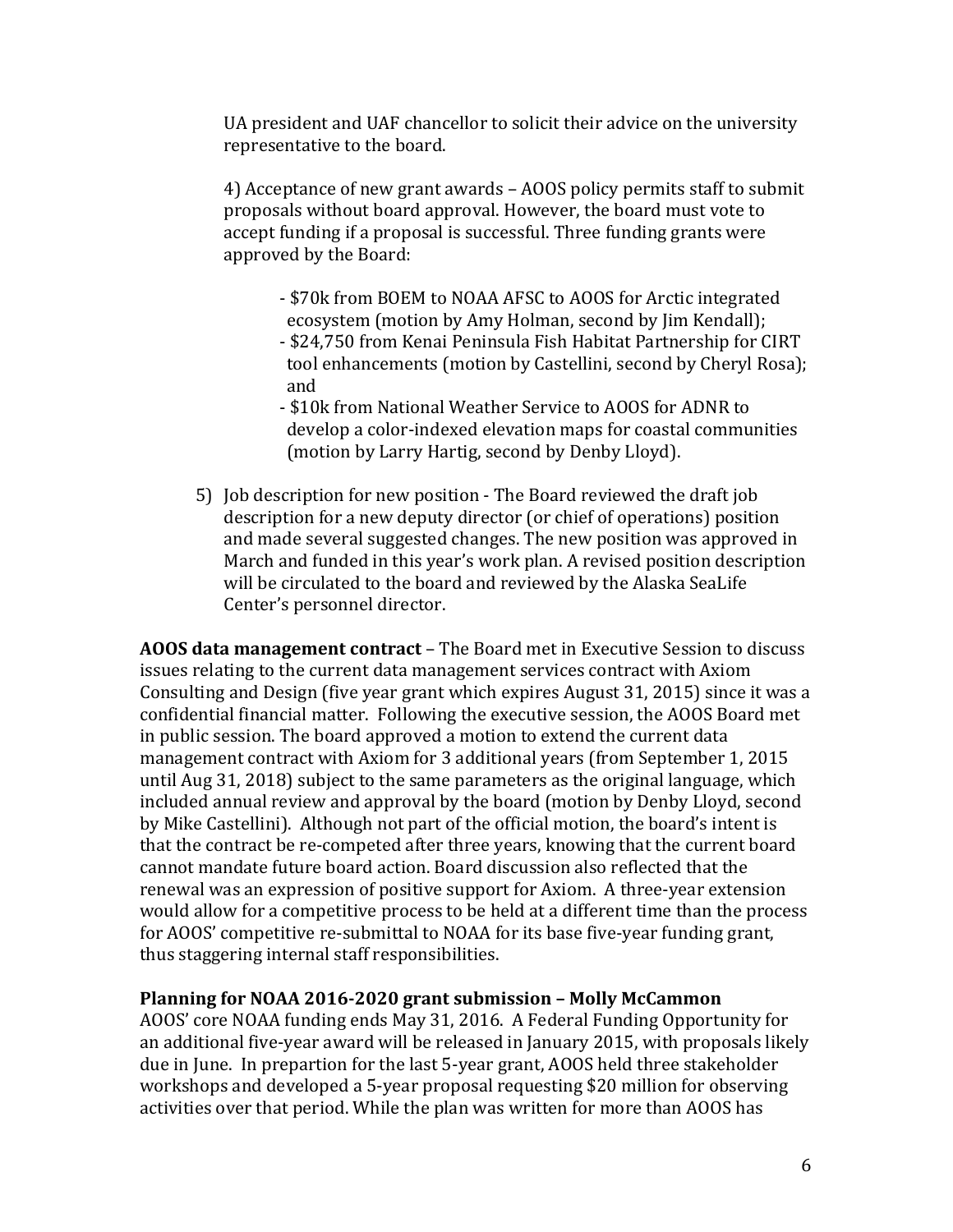received over that period, it has benefited the organization to have approval for the larger dollar amount, allowing us to accept additional Federal dollars up to that planned amount and to seek additional funding sources for those needs.

Molly outlined an approach leading up to this next proposal submission that will

- look at the past planning workshops to identify what is currently being done to meet identified needs and how needs have changed;
- update the cost/benefit qualitative analysis (developed by ISER) for individual observing activities;
- look at existing state and national priority plans for input;
- solicit public input through "expressions of interest" (similar to CenCOOS) and an on-line survey (similar to SECOORA); and
- hold several stakeholder workshops as needed. The first of these was held on October 6 in Nome as part of the Institute of the North's Week of the Arctic and focused on Marine Navigation issues.

Molly shared that the original proposal had a statewide focus and included a large modeling component. Due to reduced funding, AOOS has focused on observations and data management for the Arctic and for Southcentral Gulf of Alaska.

# **Discussion of AOOS certification**

Molly provided new information about the ability of AOOS to be "certified" by the national IOOS program. Certification is an opportunity provided by the ICOOS Act and recent regulations. One of its primary benefits is that it allows regional association employees to be treated as federal employees for insurance tort liability. Being certified allows the RA to demonstrate that it meets high standards for good governance and organization. The most challenging requirement for certification is demonstrating that all real-time data being served to the public on the regional data portal is QA/QC'd. There are exemptions for federal data and instruments and models and forecasts. Project level data is still a question. The Pacific Islands RA recently submitted a draft certification application as a trial test of the new rules.

Molly and Josie were asked to describe the advantages of being certified. Liability could eventually be tied to funding (although it won't for now) and a regional association has more credibility if it is officially certified. It could also be helpful for the staff transition that will occur in the next 2-3 years. Amy shared that in the observations world, QA/QC is an essential requirement from the National Weather Service forecast perspective. She felt that it would be good for AOOS to position itself now as the certified RA while we're a relatively simple organization and this will benefit us organizationally as we get more complex.

Molly distributed a table she developed identifying the requirements and the documentation needed to meet them. The Board asked if development of the application package would be done by existing staff or contracted out. Molly answered that it depends on filling the new position.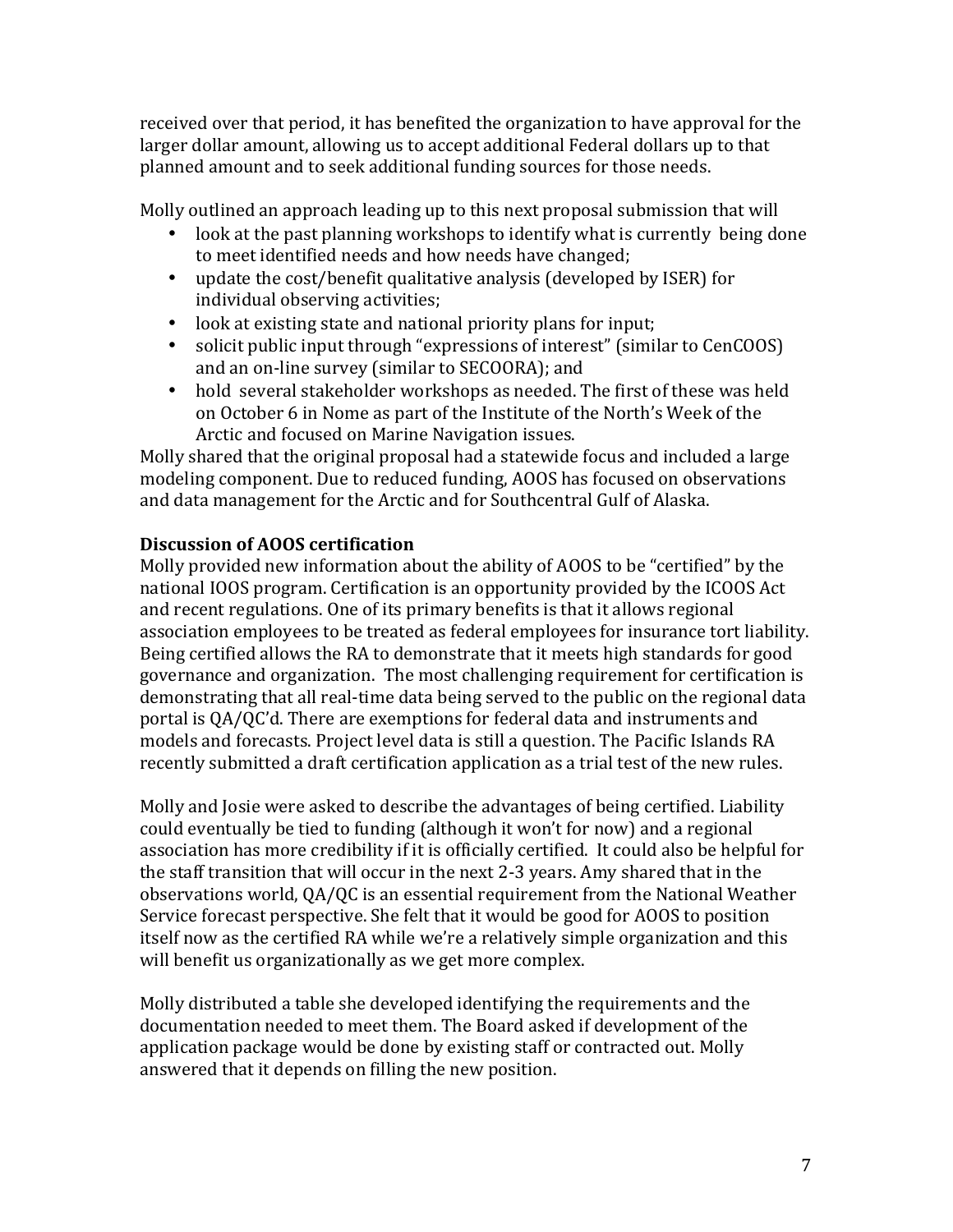Molly also mentioned that right now our governance is a loose structure (a Memorandum of Agreement signed by members) because we want federal participation. New language in the ICOOS Act reauthorization would clarify federal participation. If that passes, AOOS may want to consider incorporating as a  $501c3$ non-profit. 

The Board approved a motion directing the AOOS Executive Director to prepare and submit an application for certification within 1.5 years and no later than March 2016 (motion by Denby Lloyd, second by Amy Holman). It was noted that it behooves the Board to take advantage of the historical knowledge of the current ED and ensure the certification application is completed before any transition in staff leadership occurs.

# **Ocean Observing Roundtable -** Status reports from board members and staff.

Ellen Tyler shared a brief update on an Aleutian and Bering Climate Vulnerability Assessment funded with \$50k each from USFWS and USGS (AK CSC). The project's kick-off was last year at the Alaska Marine Science Symposium, although the project actually started around October 2014 with data ingestion and building of a network of 30 volunteers to participate in the project. The project has 4 objectives:

1) Integrate projections from two climate downscaling approaches and visualize them through the AOOS Ocean Data Explorer;

2) Assess the vulnerabilities of key resources and ecosystem services in the Aleutian Islands and Bering Sea region via 5 teams (fish, birds, humans, vegetation, marine mammals);

3) Engage managers and stakeholders; and

4) help AOOS, AK CSC and ABSI LCC prioritize future research and information syntheses.

Four of the 5 groups have produced written chapters, which are now going out for peer review. The Seabird group got an additional \$70K from the IOOS office to do additional statistical analyses. Across the 5 groups a synthesis table of impacts, priority research and potential adaptations is organized by 6 physical processes (warming ocean temperature, sea ice extent and seasonality, cold pool extent and seasonality, ocean acidification, shifting wind and storms, and freshwater discharge). This table is the basis for community input and engagement and an upcoming "Capstone Workshop" Dec 10-11, which will feature a Structured Decision Making process facilitated by Tuula Hollman to prioritize research needs and recommendations. Three slides are posted at: http://www.aoos.org/aoosgovernance. 

Elizabeth Bluemink, on behalf of Ed Fogels, shared that the State is establishing a Geospatial Data Council to leverage state funding to further advance geospatial mapping initiatives. Chris Hamilton, ADNR representative on the AOOS DMAC, has suggested that AOOS participate in this initiative.